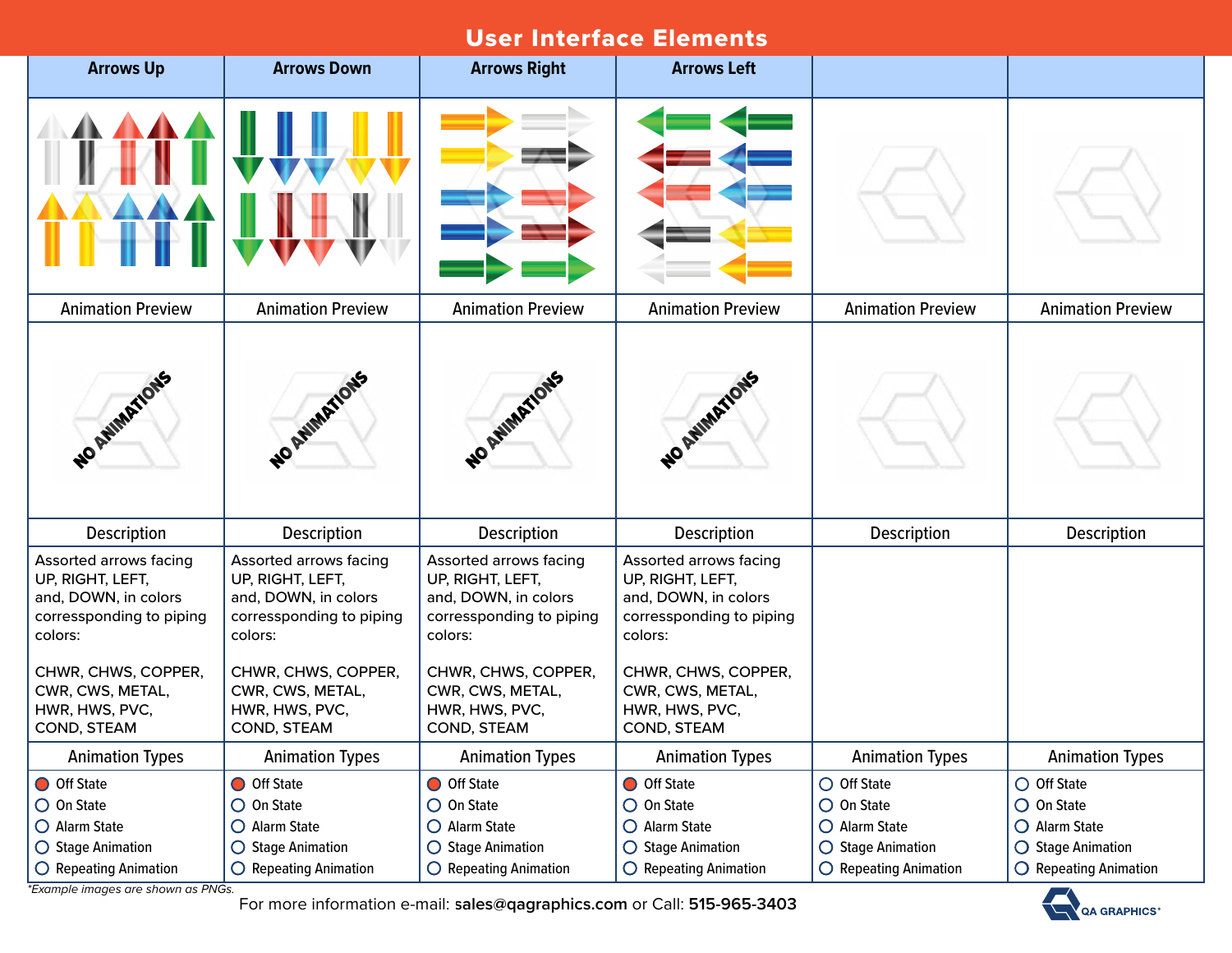| <b>Air-Systems</b>                                                     | <b>Alarm</b>                                                           | <b>CO-Sensor</b>                                                       | <b>Floor-Plans</b>                                                     | <b>Hand</b>                                                            | Home                                                                   |
|------------------------------------------------------------------------|------------------------------------------------------------------------|------------------------------------------------------------------------|------------------------------------------------------------------------|------------------------------------------------------------------------|------------------------------------------------------------------------|
|                                                                        |                                                                        | CO                                                                     | I©<br>巪                                                                |                                                                        |                                                                        |
| <b>Animation Preview</b>                                               | <b>Animation Preview</b>                                               | <b>Animation Preview</b>                                               | <b>Animation Preview</b>                                               | <b>Animation Preview</b>                                               | <b>Animation Preview</b>                                               |
| WO AWMATIONS                                                           | NO AVIMATIONS                                                          | NO AVIMATIONS                                                          | NO ATIMITIONS                                                          | WO AWMATIONS                                                           | NO AVIMATIONS                                                          |
| Description                                                            | Description                                                            | Description                                                            | Description                                                            | Description                                                            | <b>Description</b>                                                     |
| Icon with Color version,<br><b>Black version and White</b><br>version. | Icon with Color version,<br><b>Black version and White</b><br>version. | Icon with Color version,<br><b>Black version and White</b><br>version. | Icon with Color version,<br><b>Black version and White</b><br>version. | Icon with Color version,<br><b>Black version and White</b><br>version. | Icon with Color version,<br><b>Black version and White</b><br>version. |
| <b>Animation Types</b>                                                 | <b>Animation Types</b>                                                 | <b>Animation Types</b>                                                 | <b>Animation Types</b>                                                 | <b>Animation Types</b>                                                 | <b>Animation Types</b>                                                 |
| O Off State<br>$\bigcirc$ On State<br>O Alarm State                    | $\bigcirc$ Off State<br>$\bigcirc$ On State<br>O Alarm State           | $\bigcirc$ Off State<br>$\bigcirc$ On State<br>O Alarm State           | $\bigcirc$ Off State<br>$\bigcirc$ On State<br>O Alarm State           | $\bigcirc$ Off State<br>$\bigcirc$ On State<br>O Alarm State           | $\bigcirc$ Off State<br>$\bigcirc$ On State<br>O Alarm State           |
| ○ Stage Animation<br>$\bigcirc$ Repeating Animation                    | ○ Stage Animation<br>$\bigcirc$ Repeating Animation                    | $\bigcirc$ Stage Animation<br>$\bigcirc$ Repeating Animation           | ○ Stage Animation<br>$\bigcirc$ Repeating Animation                    | ◯ Stage Animation<br>$\bigcirc$ Repeating Animation                    | ◯ Stage Animation<br>$\bigcirc$ Repeating Animation                    |

*\*Example images are shown as PNGs.*

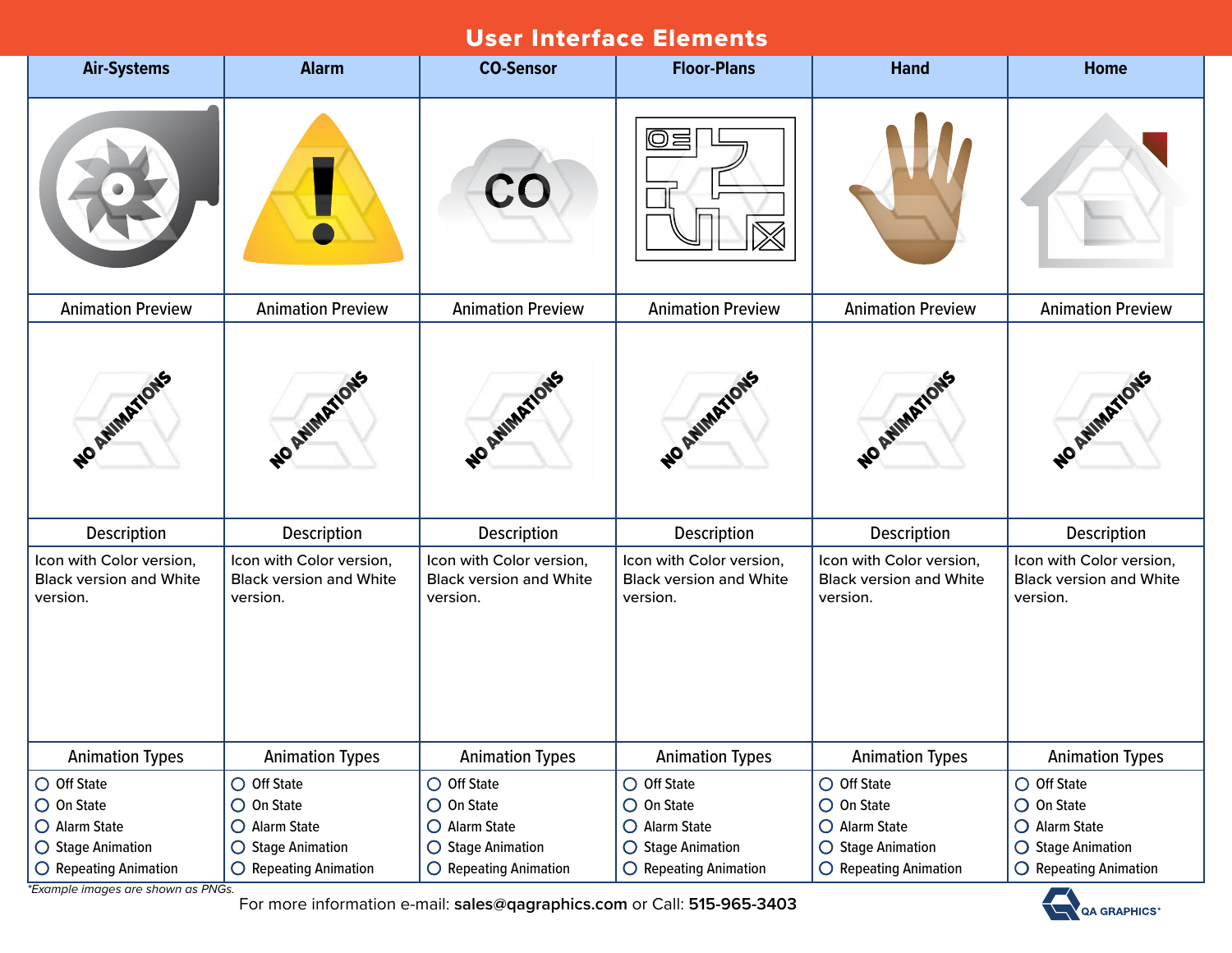| <b>Humidity</b>                                                                   | <b>Keycard</b>                                                                    | <b>Light</b>                                                                      | <b>Misc</b>                                                                | <b>Reports</b>                                                                             | <b>Schedule</b>                                                                            |
|-----------------------------------------------------------------------------------|-----------------------------------------------------------------------------------|-----------------------------------------------------------------------------------|----------------------------------------------------------------------------|--------------------------------------------------------------------------------------------|--------------------------------------------------------------------------------------------|
| $^{9}$ O                                                                          |                                                                                   |                                                                                   |                                                                            | ₹Ī                                                                                         |                                                                                            |
| <b>Animation Preview</b>                                                          | <b>Animation Preview</b>                                                          | <b>Animation Preview</b>                                                          | <b>Animation Preview</b>                                                   | <b>Animation Preview</b>                                                                   | <b>Animation Preview</b>                                                                   |
| WO ANIMATIONS                                                                     | NO AVIMATIONS                                                                     | NO AVIMATIONS                                                                     | NO AVIMATIONS                                                              | NO AWMATIONS                                                                               | NO AVIMATIONS                                                                              |
| <b>Description</b>                                                                | Description                                                                       | Description                                                                       | Description                                                                | Description                                                                                | <b>Description</b>                                                                         |
| Icon with Color version,<br><b>Black version and White</b><br>version.            | Icon with Color version,<br><b>Black version and White</b><br>version.            | Icon with Color version,<br><b>Black version and White</b><br>version.            | Icon with Color version,<br><b>Black version and White</b><br>version.     | Icon with Color version,<br><b>Black version and White</b><br>version.                     | Icon with Color version,<br><b>Black version and White</b><br>version.                     |
| <b>Animation Types</b>                                                            | <b>Animation Types</b>                                                            | <b>Animation Types</b>                                                            | <b>Animation Types</b>                                                     | <b>Animation Types</b>                                                                     | <b>Animation Types</b>                                                                     |
| $\bigcirc$ Off State<br>$\bigcirc$ On State<br>O Alarm State<br>○ Stage Animation | $\bigcirc$ Off State<br>$\bigcirc$ On State<br>O Alarm State<br>○ Stage Animation | $\bigcirc$ Off State<br>$\bigcirc$ On State<br>O Alarm State<br>○ Stage Animation | $\bigcirc$ Off State<br>$O$ On State<br>O Alarm State<br>○ Stage Animation | $\bigcirc$ Off State<br>$\bigcirc$ On State<br>O Alarm State<br>$\bigcirc$ Stage Animation | $\bigcirc$ Off State<br>$\bigcirc$ On State<br>O Alarm State<br>$\bigcirc$ Stage Animation |
| $\bigcirc$ Repeating Animation                                                    | $\bigcirc$ Repeating Animation                                                    | $\bigcirc$ Repeating Animation                                                    | $\bigcirc$ Repeating Animation                                             | $\bigcirc$ Repeating Animation                                                             | $\bigcirc$ Repeating Animation                                                             |

*\*Example images are shown as PNGs.*

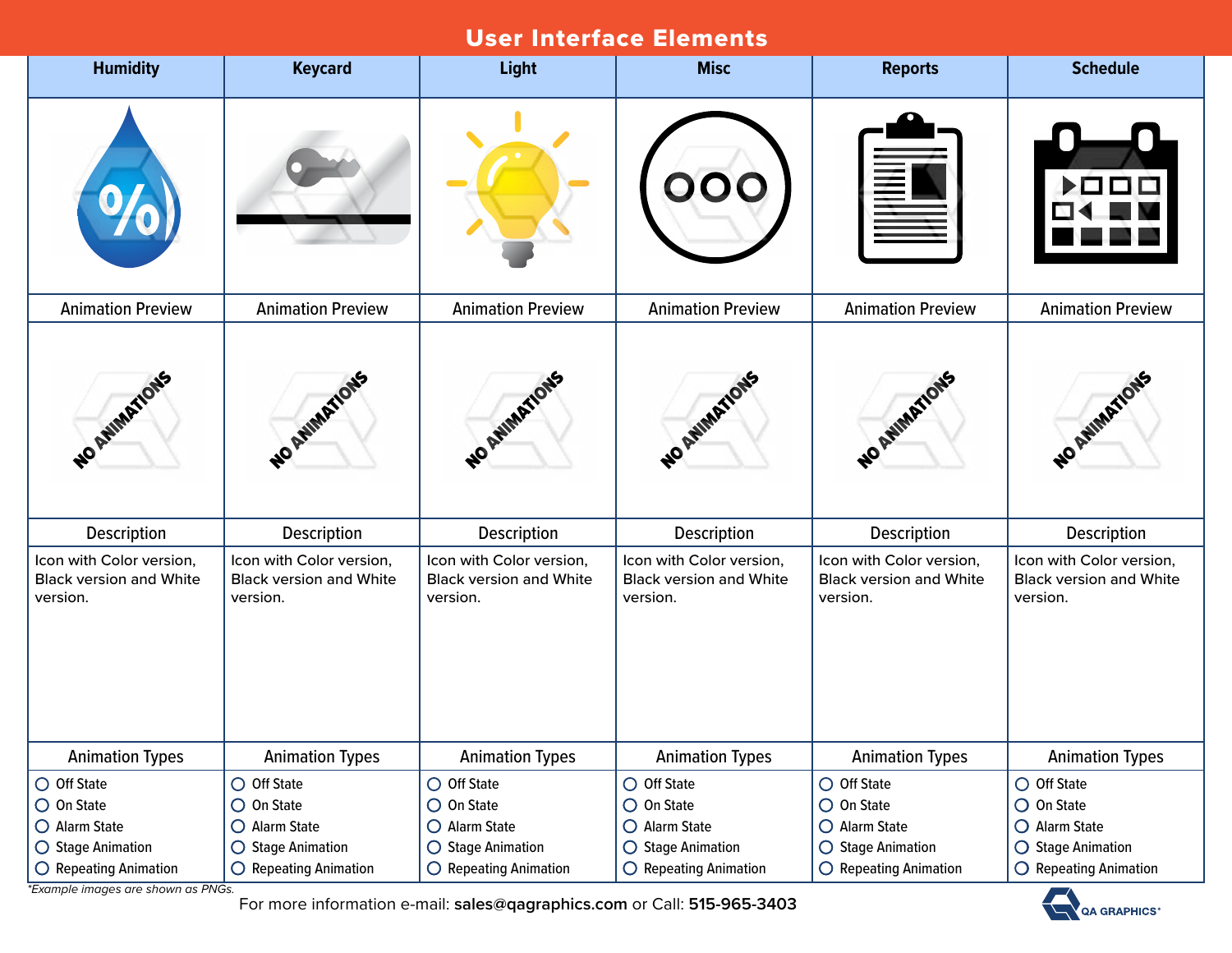| <b>Setpoint</b>                                                        |                                                                        | <b>Thermostat</b>                                                      | <b>Toggle-OFF</b>                                                      | <b>Toggle-ON</b>                                                       | <b>Trend</b>                                                                               |
|------------------------------------------------------------------------|------------------------------------------------------------------------|------------------------------------------------------------------------|------------------------------------------------------------------------|------------------------------------------------------------------------|--------------------------------------------------------------------------------------------|
|                                                                        |                                                                        | <b>TEMP</b>                                                            |                                                                        |                                                                        |                                                                                            |
| <b>Animation Preview</b>                                               | <b>Animation Preview</b>                                               | <b>Animation Preview</b>                                               | <b>Animation Preview</b>                                               | <b>Animation Preview</b>                                               | <b>Animation Preview</b>                                                                   |
| NO ATHIMATIONS                                                         | NO ANIMATIONS                                                          | NO ANIMATIONS                                                          | NO AVIMATIONS                                                          | NO AVIMATION                                                           | NO AVIMATIONS                                                                              |
| Description                                                            | Description                                                            | Description                                                            | Description                                                            | Description                                                            | Description                                                                                |
| Icon with Color version,<br><b>Black version and White</b><br>version. | Icon with Color version,<br><b>Black version and White</b><br>version. | Icon with Color version,<br><b>Black version and White</b><br>version. | Icon with Color version,<br><b>Black version and White</b><br>version. | Icon with Color version,<br><b>Black version and White</b><br>version. | Icon with Color version,<br><b>Black version and White</b><br>version.                     |
| <b>Animation Types</b>                                                 | <b>Animation Types</b>                                                 | <b>Animation Types</b>                                                 | <b>Animation Types</b>                                                 | <b>Animation Types</b>                                                 | <b>Animation Types</b>                                                                     |
| O Off State<br>$\bigcirc$ On State<br>O Alarm State                    | $\bigcirc$ Off State<br>$\bigcirc$ On State<br>O Alarm State           | $\bigcirc$ Off State<br>$\bigcirc$ On State<br>O Alarm State           | $\bigcirc$ Off State<br>$\bigcirc$ On State<br>O Alarm State           | $\bigcirc$ Off State<br>$\bigcirc$ On State<br>O Alarm State           | $\bigcirc$ Off State<br>$\bigcirc$ On State<br>O Alarm State<br>$\bigcirc$ Stage Animation |
| $\bigcirc$ Stage Animation<br>$\bigcirc$ Repeating Animation           | $\bigcirc$ Stage Animation<br>$\bigcirc$ Repeating Animation           | $\bigcirc$ Stage Animation<br>$\bigcirc$ Repeating Animation           | $\bigcirc$ Stage Animation<br>$\bigcirc$ Repeating Animation           | ○ Stage Animation<br>$\bigcirc$ Repeating Animation                    | $\bigcirc$ Repeating Animation                                                             |

*\*Example images are shown as PNGs.*